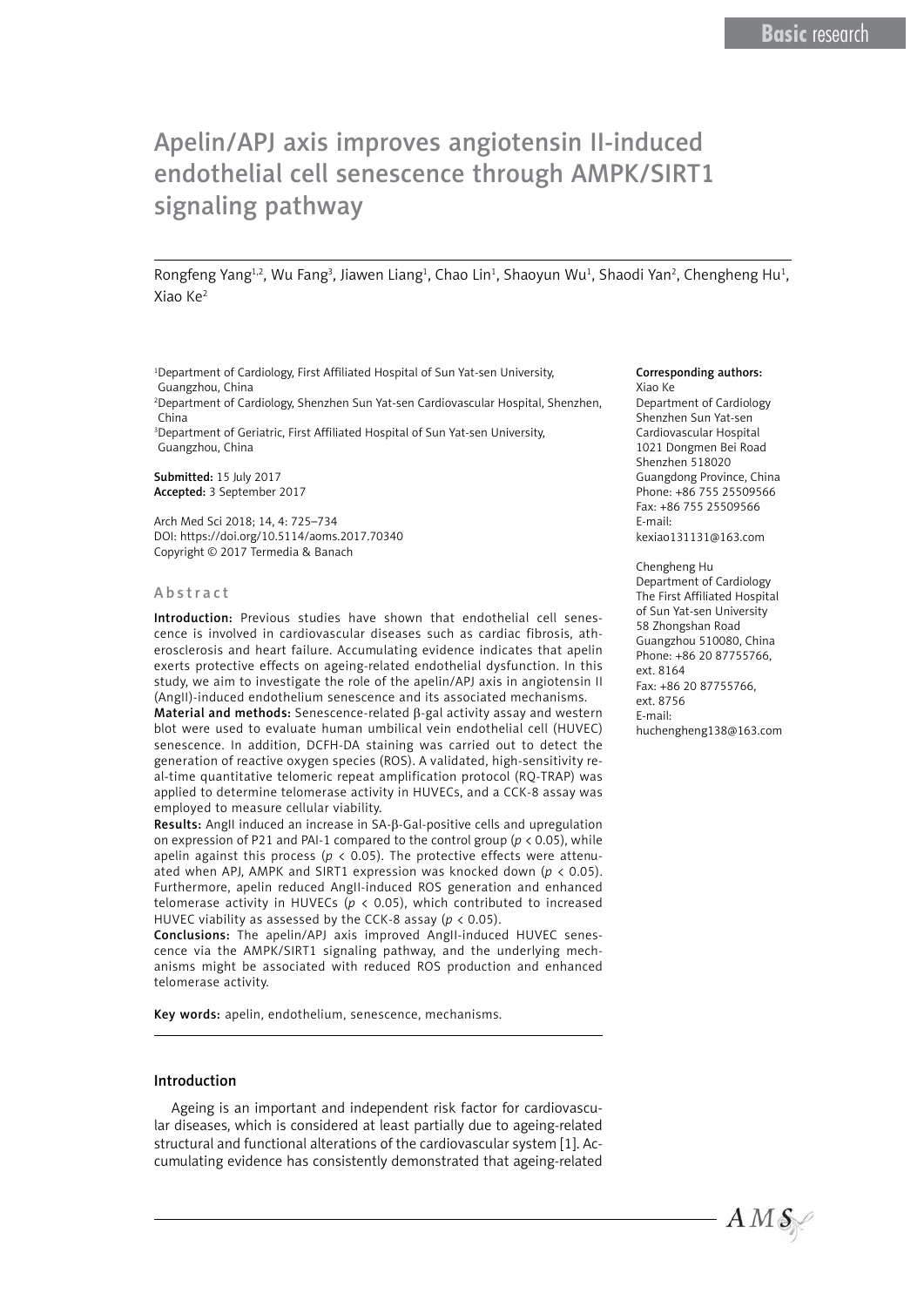endothelial dysfunction plays a major role in cardiovascular disease development [2–4]. Apelin is a novel adipocyte-derived factor which has been identified as an endogenous ligand for the G protein-coupled receptor APJ [5]. In the cardiovascular system, apelin is predominantly expressed in endothelial cells, and the APJ receptor is expressed on endothelial cells, smooth muscle cells and cardiomyocytes [6]. Several active isoforms of apelin have been identified to date. Notably, a shorter peptide which consists of 13 amino acids exhibits the greatest activity [7]. Previous studies have revealed that apelin can promote angiogenesis and reduce ischemia-induced myocardial injury [8, 9]. Recently, some studies have also shown that the apelin/APJ pathway is beneficial for improving cardiac fibrosis [10]. In addition, in patients with heart failure, plasma apelin level is decreased while an increased plasma apelin level appears to improve left ventricular remodeling [11, 12]. Taken together, previous findings indicate that the apelin/APJ pathway is involved in the alterations of cardiovascular structure.

Prior studies have revealed that endothelium ageing is associated with endothelial dysfunction and atherogenesis [13–15], and activation of the apelin/APJ pathway appears to ameliorate and improve these pathological processes [9, 10]. However, the underlying mechanism is still elusive. There is a high homology between APJ receptor and angiotensin II receptor type I (AT1R), which shares identity of 54% in the transmembrane regions [16]. However, substantial evidence has shown that the apelin/APJ pathway has opposing actions to AngII/AT1R in regulation of the cardiovascular system. Meanwhile, a prior study indicated that AngII promoted the onset of senescence of endothelial cell [17]. In the present study, we therefore hypothesized that the apelin/APJ pathway might antagonize the AngII-induced endothelium senescence. Apelin is highly conserved among different species, and the C-terminal 13 amino acids (65−77) are completely conserved across all species studied [16], indicating that apelin-13 should be the best representative agent for experimental research. Therefore, in the current study, we used apelin-13 as a representative of apelin to investigate the above hypothesis.

# Material and methods

#### Cells culture and treatment

Human umbilical vascular endothelial cells (HUVECs) were purchased from the Shanghai Institute for Biological Sciences, Chinese Academy of Sciences. HUVECs were cultured in endothelial cell medium (ECM) (Gibco, USA) supplemented with 10% fetal bovine serum (FBS, Gibco, USA),

100 U/ml penicillin, 100 mg/ml streptomycin and 20 mg/ml vascular endothelial growth factor (VEGF). The cells were incubated at 37°C in a humidified environment with 5%  $CO_{2}$ . HUVECs with the concentration of 10<sup>5</sup> per well were pre-treated with apelin-13 (10 $-8$  M) (Sigma, USA) for 1 h and then treated with AngII ( $10^{-6}$  M) (Sigma, USA) for 24 h. The medium was not changed during culture and treatment.

#### RNA interference

In the following experiment, the APJ, AMPK and SIRT1 genes of HUVECs were knocked out using RNA interference. In brief, the HUVECs (with 70% confluence) were transfected with a plasmid containing siRNAs specific against the APJ, AMPK and SIRT1 genes and the scramble control for 48 h in accordance with the manufacturer's instructions. The siRNAs were synthesized and purchased from RiboBio Company (China). The short hairpin RNA sequences were as follows: siAMPK-1: 5′-GAG-GAGAGCTATTTGATTA-3′; siAMPK-2: 5′-GCAGAAG-TATGTAGAGCAA-3′; siAMPK-3: 5′-ACACATGAATG-CAAAGATA-3′. Meanwhile, three short hairpin RNA vectors were constructed to encode sequences targeting human SIRT1 mRNA (siSIRT1-001: 5′-GCT-AAGAATTTCAGGATTA-3′ and siSIRT1-002: 5′-GGAA-ATATATCCTGGACAA-3′ and siSIRT1-003: 5′-CCTTAA-AACTAGAGATCAA-3′). Thereafter, the HUVECs were harvested and used for the following experiments.

#### Senescence-associated β-gal activity assay

Senescence was detected using a senescenceassociated β-galactosidase (SA-β-gal)-positive approach. The HUVECs were stained with 4′,6-diamino-phenylindole (DAPI) (0.2 μg/ml in 10 mmol/l Tris-HCl, pH 7.0, 10 mmol/l EDTA, 100 mmol/l NaCl) for 10 min and then the total number of HUVECs was counted. The cells were imaged under a bright-field microscope at a magnification of 200×. The senescent cells were observed in an optical microscope and counted from 5 random fields of vision.

#### Western blot

After treatments, the HUVECs were harvested and lysed with cell lysis solution at 4°C for 30 min. Loading buffer was added to cytosolic extracts, and after boiling for about 5 min, 30 μg of protein of each sample were resolved by 10% sodium dodecyl sulfate-polyacrylamide gel electrophoresis (SDS-PAGE), and then the total gel was transferred into polyvinylidene fluoride (PVDF) membranes. The membranes were probed with anti-P21 (CST 2947), anti-PAI-1 (CST 11907), anti-APJ Receptor (AB 214369), anti-t-AMPK (CST 5832), antip-AMPK (CST 2535), anti-SIRT1 (CST 2493) and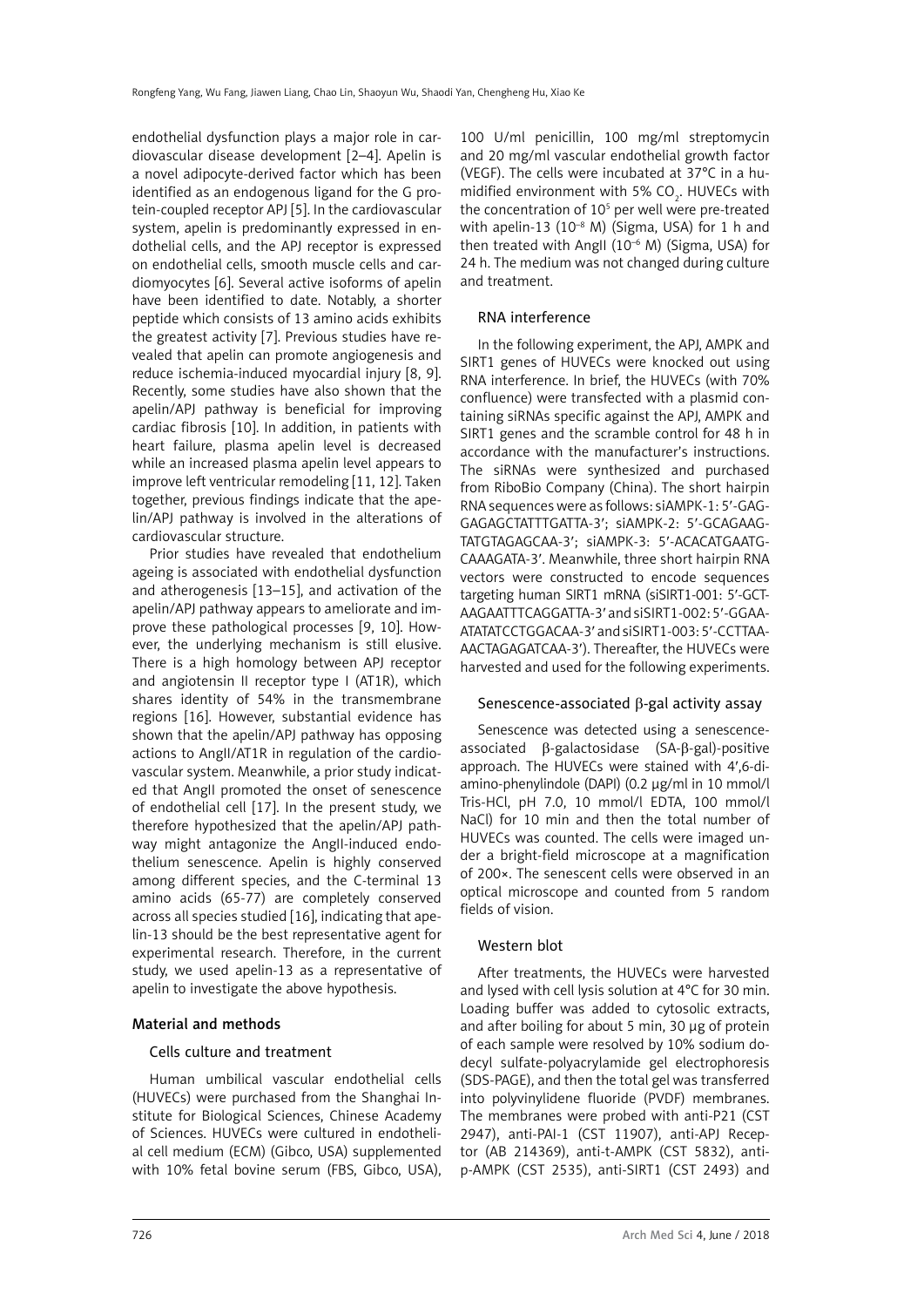anti-GAPDH (GXP 199629) primary antibodies overnight at 4°C with 1 : 1000 dilution followed by horseradish peroxidase-conjugated secondary antibodies (goat anti-rabbit IgG). The immunoreactive signals were visualized by enhanced chemiluminescence (ECL) detection. In order to quantify the protein expression, the X-ray films were scanned and analyzed with Image J 1.47i software.

#### Measurement of intracellular reactive oxygen species generation

Intracellular reactive oxygen species (ROS) generation was tested by the oxidative conversion of cell-permeable oxidation of 2′,7′-dichlorodihydrofluorescein diacetate (DCFH-DA) to fluorescent DCF. The HUVECs were cultured on 6-well plates with ECM. With different treatments, each well was washed 3 times with PBS, and 10 μM DCFH-DA solution in serum-free medium was added to the wells, and then the HUVECs were incubated at 37°C for a further 30 min in an incubator. After that, the cells were washed 5 times with PBS, and DCF fluorescence was measured over the entire field of vision using a fluorescence microscope connected to an imaging system (BX50-FLA, Olympus, Tokyo, Japan). The mean fluorescence intensity (MFI) of ROS from 5 random fields was measured using Image J 1.47i software and the MFI was used as an index of the amount of ROS. MFI in the AngII group was considered as 100% for comparison with other groups.

#### Real-time quantitative telomeric repeat amplification protocol (RQ-TRAP) assay

Telomerase activity in 1,000 HUVECs was assessed using a SYBR Green (Applied Biosystems, Foster City, CA) RQ-TRAP assay as described by Henning Wege [14]. The threshold cycle value (Ct) of each sample was compared with standard curves generated from serial dilutions of telomerase-positive 293T cell extracts (1000, 100, 10 and 1 cells). Standards and negative controls with heat-inactivated samples and lysis buffer were assayed on each plate. Each sample was analyzed and the telomerase activity was calculated relative to 293T cells. Telomerase activity in the control group was considered as 100% for comparison with other groups.

#### Evaluation of HUVEC viability

The HUVECs were seeded on 96-well plates at a density of  $1 \times 10^4$  cells/well, and the CCK-8 assay was employed to measure cellular viability. After the indicated treatments, 10 μl of CCK-8 solution at a 1 : 10 dilution was added to every well and then the plate was incubated for 3 h in the incubator. Absorbance at 450 nm was measured with a microplate reader (Molecular Devices, Sunnyvale, CA, USA), and the means of optical density (OD) of 4 wells in the indicated groups were used to calculate the percentage of cell viability in relation to the control group, which was based on the following formula: cell viability  $(\%) = (OD \text{ treat}$ ment group/OD control group) × 100%.

#### Statistical analysis

All data were presented as the mean  $\pm$  SD. Differences between groups were analyzed by oneway analysis of variance (ANOVA) using the SPSS 19.0 software (SPSS, Chicago, IL, USA), followed by the LSD post hoc between-group comparison test. *P* < 0.05 was considered to be statistically significant.

#### Results

### Apelin inhibited AngII-induced HUVEC senescence and intracellular ROS production

To assess the onset of senescence, senescence-associated β-galactosidase was detected. As shown in Figure 1 A, AngII induced an increase in SA-β-Gal-positive cells compared to the control group, demonstrating that HUVEC senescence was successfully induced by AngII. Of note, SA-β-Gal-positive cells were significantly reduced by apelin. We further tested the effects of apelin on the expression of p21 proteins in AngII-treated cells since P21 protein has been shown to increase during cell senescence. As shown in Figure 1 B,  $p21$  expression in the apelin + AngII group was significantly lower compared to the AngII group.

It has been well documented that cell senescence is closely associated with intracellular ROS production [18]. Therefore, we also tested the changes of ROS with and without apelin treatment using the H2DCF-DA labeling assay. As shown in Figure 1 C, AngII remarkably increased the H2DCF-DA oxidation level in HUVECs, while treatment with apelin significantly inhibited ROS production.

#### Apelin/APJ inhibited AngII-induced cell senescence via AMPK/SIRT1 pathway

To determine whether the APJ/AMPK/SIRT1 pathway was involved in apelin-mediated HUVEC senescence improvement, a non-silencing scrambled control (SCR), siAPJ, siAMPK and siSIRT1 were used. After transfection of HUVECs with APJ siRNA, expression of APJ was determined using western blot and the results showed satisfactory transfection efficiency. As shown in Figure 2 A, siAMPK-2 significantly reduced t-AMPK expression. In contrast, siAMPK-1 and siAMPK-3 did not alter t-AMPK expression. In addition, we found that SIRT1 protein was also significantly decreased by siSIRT1-2.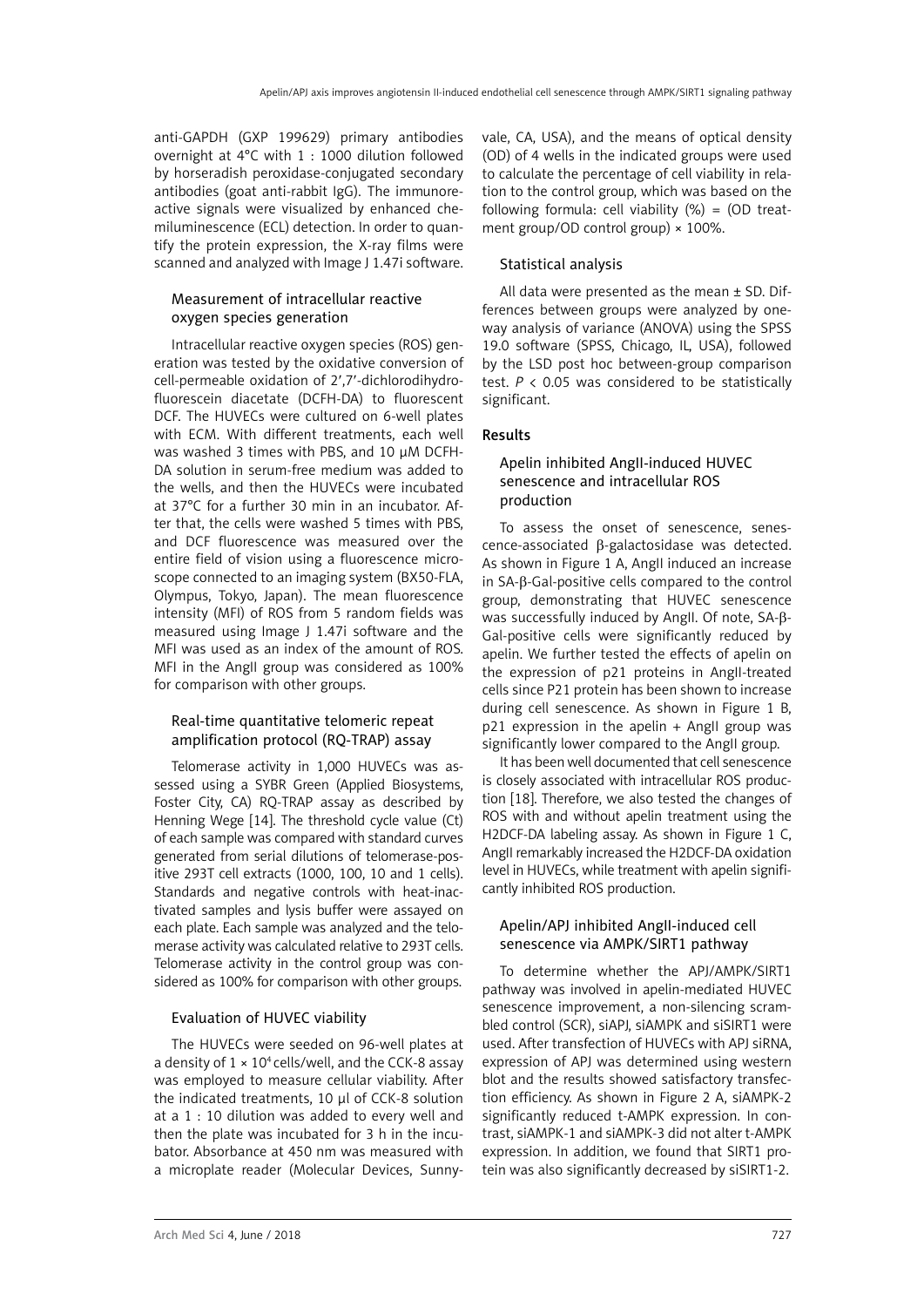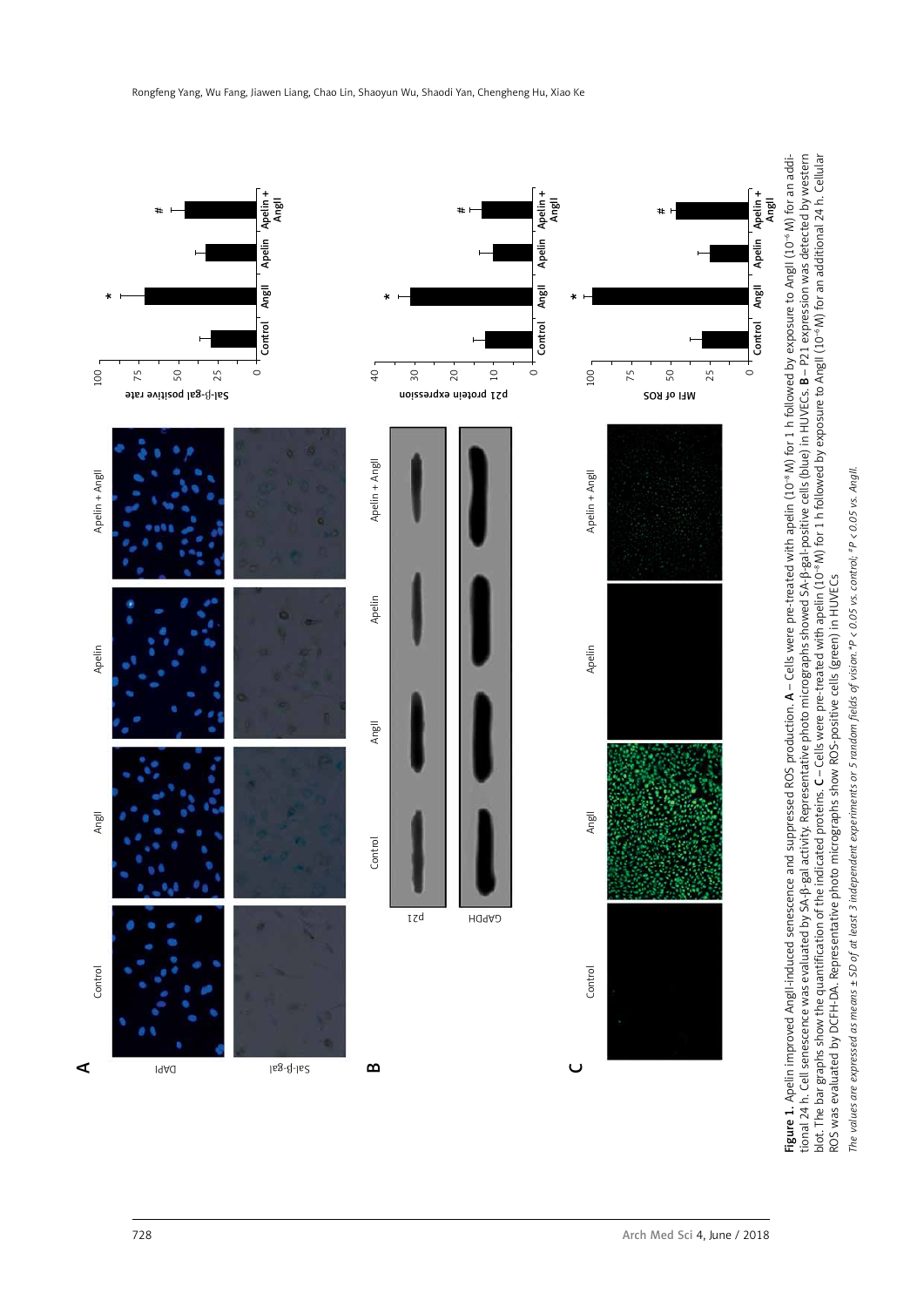We further investigated whether APJ, AMPK and SIRT1 were associated with improvement of HUVEC senescence by apelin treatment. As shown in Figure 2 B, the expression levels of APJ, p-AMPK and SIRT1 were significantly increased by apelin treatment while PAI-1 protein was reduced. Furthermore, APJ knockdown led to an increase in PAI-1 expression and a decline in AMPK and SIRT1



Figure 2. Apelin/APJ inhibited AngII-induced senescence through AMPK/SIRT1 signal pathway. A - SIRT1, AMPK, APJ were respectively knocked down by siRNA transfection as described in the Material and methods section. APJ, AMPK and SIRT1 expression was detected by western blot.  $B - As$  shown in the left panel, cells were pre-treated with apelin (10<sup>-8</sup> M) for 1 h followed by exposure to AngII (10<sup>-6</sup> M) for an additional 24 h. Western blot analysis was performed. As shown in the right panel, APJ was knocked down. At 48 h after transfection, the cells were pre-treated with apelin (10<sup>-8</sup> M) for 1 h followed by exposure to AngII (10<sup>-6</sup> M) for an additional 24 h. Western blot analysis was performed

*The values are expressed as means ± SD of at least 3 independent experiments.\*P < 0.05 vs. control; #p < 0.05, vs. AngII;*  $\Delta p$  < 0.05, vs. apelin + AngII.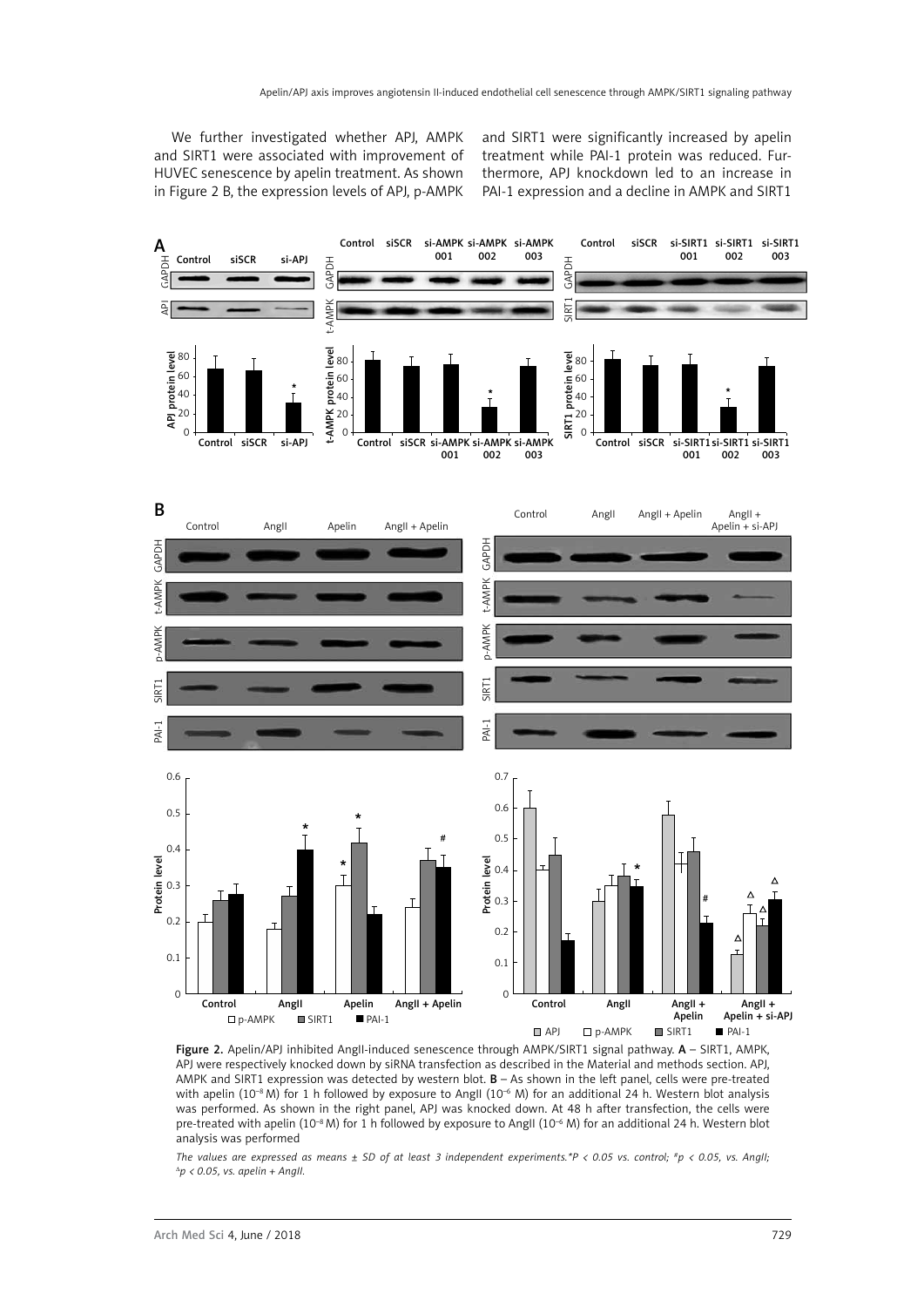Rongfeng Yang, Wu Fang, Jiawen Liang, Chao Lin, Shaoyun Wu, Shaodi Yan, Chengheng Hu, Xiao Ke



Figure 2. Cont. C – As shown in the left panel. AMPK was knocked down. At 48 h after transfection, the cells were pre-treated with apelin (10<sup>-8</sup> M) for 1 h followed by exposure to AngII (10<sup>-6</sup> M) for an additional 24 h. Western blot analysis was performed. As shown in the right panel, SIRT1 was knocked down. At 48 h after transfection, the cells were pre-treated with apelin (10<sup>-8</sup> M) for 1 h followed by exposure to AngII (10<sup>-6</sup> M) for an additional 24 h. Western blot analysis was performed. The bar graphs show the quantification of the indicated protein *The values are expressed as means ± SD of at least 3 independent experiments.\*P < 0.05 vs. control; #p < 0.05, vs. AngII;*  $\Delta p$  < 0.05, vs. apelin + AngII.

expression, indicating that APJ might be an upstream regulator of the AMPK/SIRT1 pathway. As shown in Figure 2 C, PAI-1 reduction by apelin was also abrogated by siAMPK-2 and siSIRT1-2, indicating that the apelin/APJ axis improved AngII-induced cell senescence via the AMPK/ SIRT1 pathway.

# Apelin/APJ inhibited AngII-induced HUVEC senescence and intracellular ROS production via the AMPK/SIRT1 pathway

As shown in Figure 3 A, compared to the AngII group, addition of apelin reduced SA-β-Gal-positive cells. Of note, as shown in Figure 3 B APJ, AMPK and SIRT1 knockdown resulted in a significant increase in H2DCF-DA labeled cells, indicating that apelin's reduction of AngII-induced ROS production was associated with the AMPK/SIRT1 pathway.

# Effects of apelin on telomerase activity in AngII-treated HUVEC

Initiation and development of endothelium senescence is known to be influenced by telomerase

activity [19]. Therefore, we further tested whether treatment with apelin was capable of regulating telomerase activity in AngII-treated HUVECs. As presented in Figure 4 A, AngII significantly diminished telomerase activity. However, this effect was significantly reduced by treatment with apelin. Of note, treatment with siAPJ, siSIRT1 and siAMPK decreased telomerase activity. In addition, we also examined whether increased telomerase activity with apelin treatment was associated with improvement of cellular viability. As presented in Figure 4 B, apelin improved cell viability as indexed by CCK-8, and this protective effect was abolished by APJ, AMPK and SIRT1 knockdown.

# **Discussion**

In the present study, we provide new evidence that apelin reduced AngII-induced HUVEC senescence, which in turn improved cellular viability. Importantly, we also demonstrated for the first time that these cellular protections were associated with the AMPK/SIRT1 signaling pathway (as presented in Figure 5). Moreover, our data sug-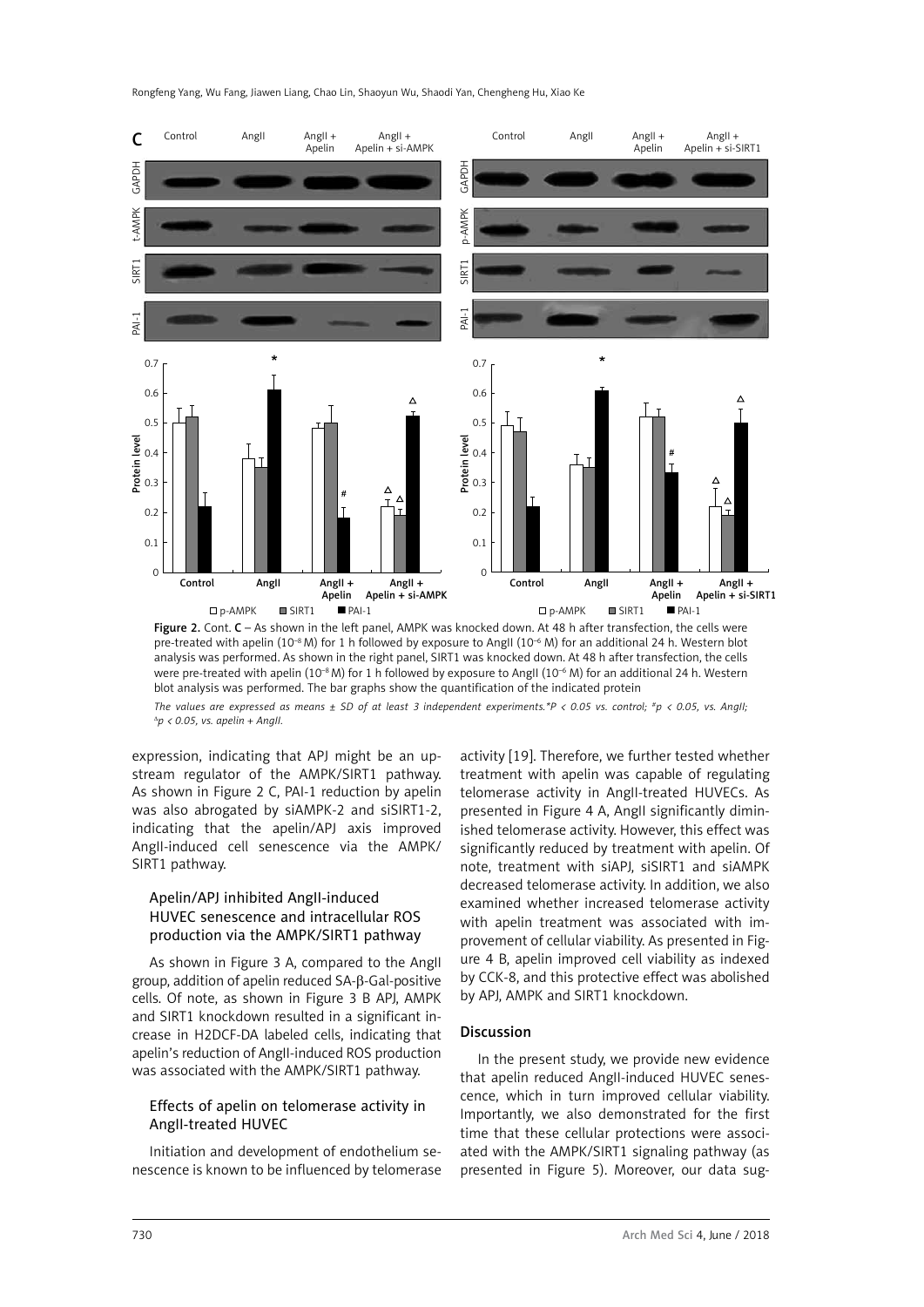

A – SIRT1, AMPK, APJ were knocked down by siRNA transfection. At 24 h after transfection, the cells were treated with apelin (10<sup>-8</sup> M) for 1 h followed by exposure to AngII (10<sup>-6</sup> M) for an additional 24 h. Cell senescence was evaluated by SA-β-gal activity. Representative photomicrographs show SA-β-gal-positive cells (blue) in HUVECs. B – The level of intracellular ROS was assessed. Representative photomicrographs show ROS-positive cells (green) in HUVECs

*The values are expressed as means + SD of at least 3 independent experiments or 5 random fields of vision \*P < 0.05 vs. control; #p < 0.05 vs. AngII;* <sup>D</sup>*p < 0.05 vs. apelin + AngII.*

gested that ROS suppression and telomerase activation were also involved in these pathological alterations.

It is well known that endothelium senescence causes endothelial dysfunctional and ageing-related vascular disorders such as atherosclerosis [13]. A prior study revealed that AngII induced atherosclerosis by promoting vascular ageing [20]. It is also reported that AngII plays an important role in endothelium senescence [17]. It would be clinically relevant to improve AngII-induced endothelium senescence. It has been found that the apelin/APJ axis exerts the opposite physiological effects of AngII/AT1R. Lee *et al.* reported that apelin had hypotensive properties, which was in contrast to the vasopressor effects of angiotensin II [16]. Moreover, apelin reduced AngII-induced cardiovascular fibrosis and atherosclerosis [21, 22]. Interestingly and importantly, our current study showed that the apelin/APJ axis was involved in the ageing-related pathological alterations of HUVECs. This finding indicates that the apelin/APJ axis may play an important role in the regulation of endothelial dysfunction.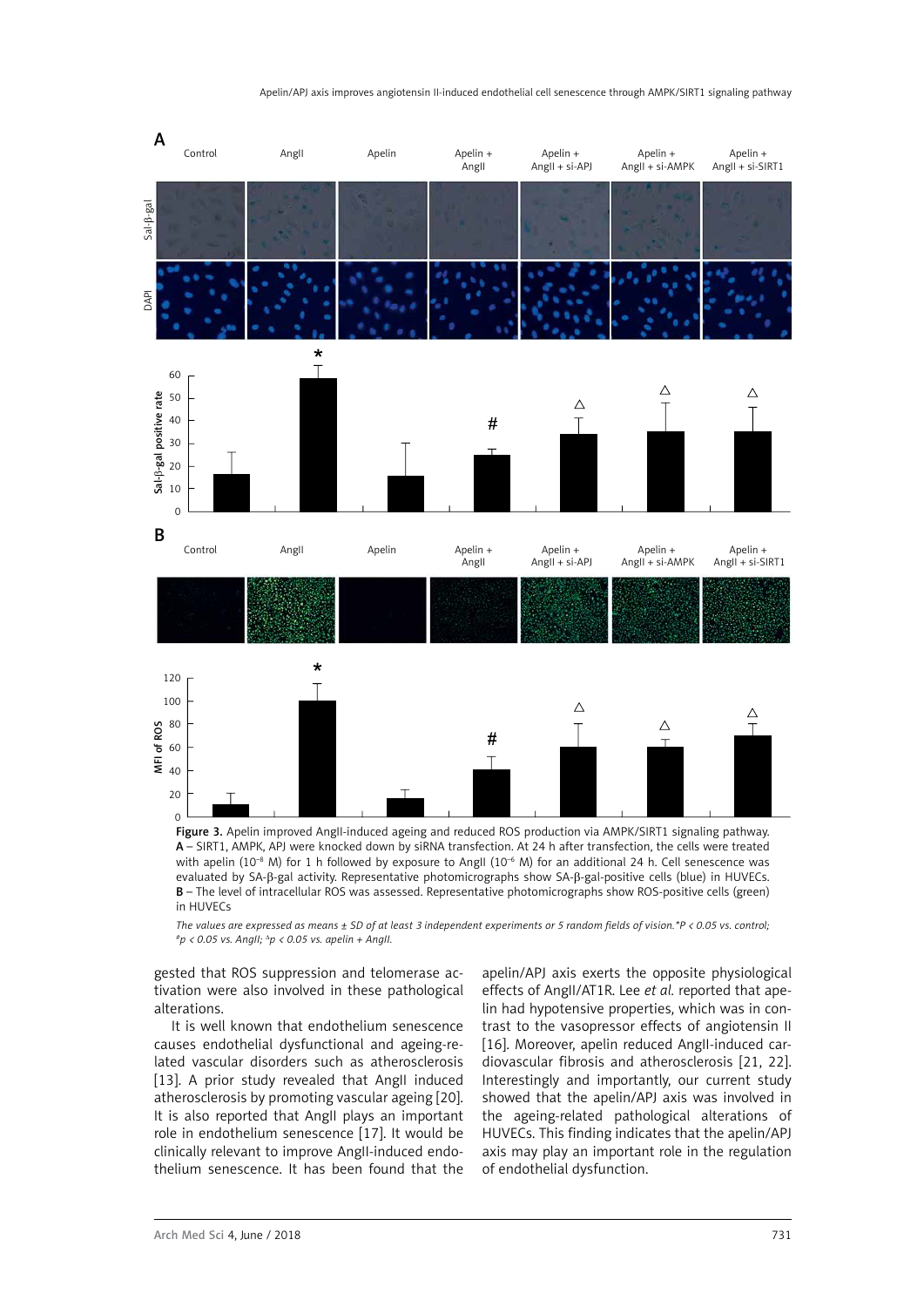

Figure 4. Apelin promoted telomerase activity in AngII-treated HUVEC. A - SIRT1, AMPK, APJ were knocked down by siRNA transfection. At 24 h after transfection, the cells were treated with apelin ( $10^{-8}$  M) for 1 h followed by exposure to AngII (10<sup>-6</sup> M) for an additional 24 h. Telomerase activity was investigated by RQ-TRAP. Telomerase activity in the control group was considered as 100% compared to the other groups.  $B -$ Cell viability was detected by CCK-8 assay. The bar charts show the cell viability of the indicated group

*The values are expressed as means ± SD of at least 3 independent experiments.\*P < 0.05 vs. control; #p < 0.05, vs. AngII;*  $\Delta p$  < 0.05, vs. apelin + Angll.



Figure 5. Pathway involved in the protective effect of apelin/APJ axis in AngII induced HUVECs ageing. Apelin/ APJ axis induces the phosphorylation of AMPK, causing SIRT1 activation. This process inhibits AngII-induced ROS generation and increases telomerase and finally improves AngII-induced HUVECs ageing

We have additionally investigated the underlying mechanisms of the endothelium-protective effects of the apelin/APJ axis. AMP-activated protein kinase (AMPK), a key regulator of metabolism, has been reported to be associated with ageing-related pathological changes in lower organisms such as yeast and worms [23, 24]. However, in higher organisms, the role of AMPK in the regulation of ageing-related changes is not clear yet. Some studies have reported that ageing increased AMPK activation [25], while others have reported decreased AMPK activity [26]. Previous studies have demonstrated that apelin can

activate AMPK phosphorylation, which in turn inhibits the ageing-related cardiac fibrosis in animal models [10, 27], indicating a close connection between apelin and AMPK in ageing-related cardiovascular system changes. We observed that apelin-13 improved AMPK phosphorylation which in turn resulted in a reduction of AngII-induced HUVEC senescence. Notably, sirtuin 1 (SIRT1), an NAD+ -dependent protein deacetylase regulated by AMPK, also has anti-ageing properties. Prior studies showed that SIRT1 improved ageing-related cardiovascular diseases by regulating a variety of cellular processes [28], and the AMPK/SIRT1 sig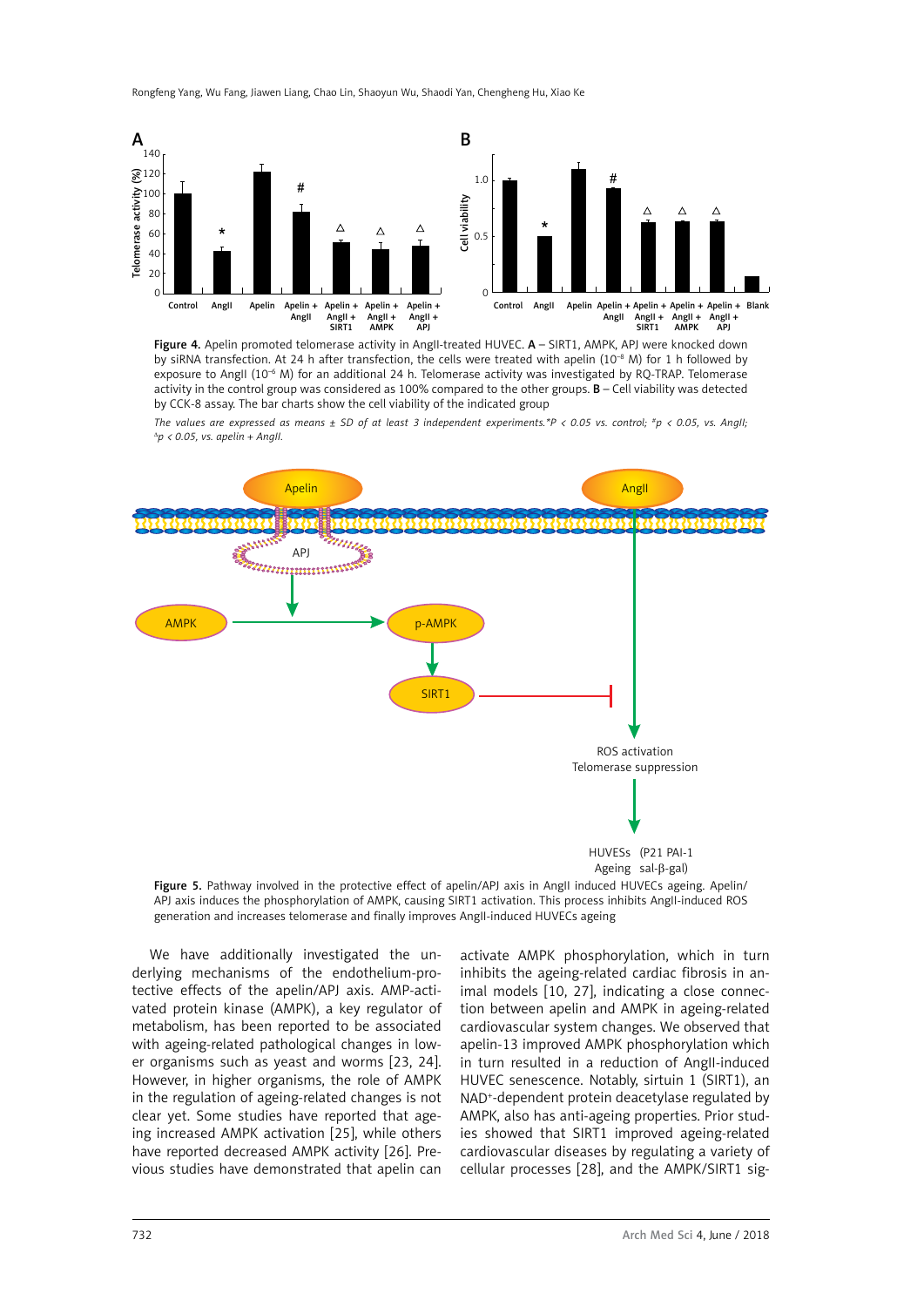naling pathway might play an important role in regulation of ageing. As expected, findings from our current study supported the notion that apelin attenuated AngII-induced HUVEC senescence through the AMPK/SIRT1 signaling pathway.

Improvement of ROS might be another mechanism. It has been reported that AngII-induced ROS generation in several pathophysiological processes such as vascular smooth muscle cell hypertrophy [29, 30]. Recent studies suggested that ROS generation accelerated the onset of cellular senescence [18, 31]. Moreover, Li *et al.* reported that AngII promoted cellular senescence and apoptosis via ROS [17]. We also found that apelin reduced ROS generation in AngII-treated HUVECs, which was abrogated by APJ knockout. In addition, AMPK and SIRT1 knockout also led to increased ROS generation, indicating that suppressing ROS generation might be associated with the endothelium-protective effects of the apelin/APJ axis.

It is generally believed that telomere length is a key factor in regulating cellular life span. Telomere shortening is like a molecular clock that triggers senescence. Telomerase, an RNA-directed DNA polymerase, is capable of maintaining the length of telomeres in endothelial cells and therefore regulates senescence [32]. A prior study showed that telomerase activation delayed endothelium senescence [33]. Therefore, it may be a new strategy for anti-ageing by regulating the telomerase activity. In this study, we investigated the role of telomerase activity in AngII-induced HUVEC senescence. Our data revealed that AngII diminished telomerase activity. However, apelin treatment enhanced telomerase activation and decreased HUVEC senescence. Telomerase activation induced by apelin was attenuated with APJ, AMPK and SIRT1 knockdown, indicating that apelin/APJ improved endothelium senescence through telomerase inactivation dependent on the AMPK/SIRT1.

In conclusion, our current study reveals that the apelin/APJ axis improved AngII-induced HUVEC senescence through the AMPK/SIRT1 signaling pathway, and the associated mechanisms might be related to decreased ROS production and increased telomerase activity. Our findings provide novel insights into the beneficial effects of apelin on ageing-related vascular diseases.

#### Acknowledgments

Rongfeng Yang and Wu Fang are co-first authors.

The study was supported by grants from the National Natural Science Foundation of China (NO. 81700263 and 81700323), the Natural Science Foundation of Guangdong Province of China (2016A030313248), the Science and Technology

project of Guangzhou city of China (201604020129), and the Science and Technology project of Shenzhen city of China (JCYJ20170307161535847), and the study was supported by grants from the Research Project (Doctoral Innovation Program) of Health Planning system of Shenzhen city (SZBC2017007).

#### Conflict of interest

The authors declare no conflict of interest.

#### References

- 1. Barodka VM, Joshi BL, Berkowitz DE, Hogue CW Jr, Nyhan D. Review article: implications of vascular aging. Anesthesia Analgesia 2011; 112: 1048-60.
- 2. Tao J, Jin YF, Yang Z, et al. Reduced arterial elasticity is associated with endothelial dysfunction in persons of advancing age: comparative study of noninvasive pulse wave analysis and laser Doppler blood flow measurement. Am J Hypertens 2004; 17: 654-9.
- 3. Taddei S, Virdis A, Mattei P, et al. Aging and endothelial function in normotensive subjects and patients with essential hypertension. Circulation 1995; 91: 1981-7.
- 4. Virdis A, Ghiadoni L, Giannarelli C, Taddei S. Endothelial dysfunction and vascular disease in later life. Maturitas 2010; 67: 20-4.
- 5. Tatemoto K, Hosoya M, Habata Y, et al. Isolation and characterization of a novel endogenous peptide ligand for the human APJ receptor. Biochem Biophys Res Commun 1998; 251: 471-6.
- 6. Yang S, Li H, Tang L, et al. Apelin-13 protects the heart against ischemia-reperfusion injury through the RISK-GSK-3beta-mPTP pathway. Arch Med Sci 2015; 11: 1065-73.
- 7. Lee DK, Ferguson SS, George SR, O'Dowd BF. The fate of the internalized apelin receptor is determined by different isoforms of apelin mediating differential interaction with beta-arrestin. Biochem Biophys Res Commun 2010; 395: 185-9.
- 8. Momiyama Y. Association between plasma apelin levels and coronary collateral development in patients with stable angina pectoris. Atherosclerosis 2014; 235: 349-50.
- 9. Novakova V, Sandhu GS, Dragomir-Daescu D, Klabusay M. Apelinergic system in endothelial cells and its role in angiogenesis in myocardial ischemia. Vascul Pharmacol 2016; 76: 1-10.
- 10. Huang S, Chen L, Lu L, Li L. The apelin-APJ axis: a novel potential therapeutic target for organ fibrosis. Clin Chim Acta 2016; 456: 81-8.
- 11. Chong KS, Gardner RS, Morton JJ, Ashley EA, McDonagh TA. Plasma concentrations of the novel peptide apelin are decreased in patients with chronic heart failure. Eur J Heart Fail 2006; 8: 355-60.
- 12. Francia P, Salvati A, Balla C, et al. Cardiac resynchronization therapy increases plasma levels of the endogenous inotrope apelin. Eur J Heart Fail 2007; 9: 306-9.
- 13. Minamino T, Miyauchi H, Yoshida T, Tateno K, Kunieda T, Komuro I. Vascular cell senescence and vascular aging. J Mol Cell Cardiol 2004; 36: 175-83.
- 14. Maizel J, Vasko R, Xavier S, Chen J, Cao J, Goligorsky MS. Vascular senescence and organ fibrosis. Proceedings of the Physiological Society 2013; Proc 37<sup>th</sup> IUPS.
- 15. Minamino T, Miyauchi H, Yoshida T, Ishida Y, Yoshida H, Komuro I. Endothelial cell senescence in human athero-